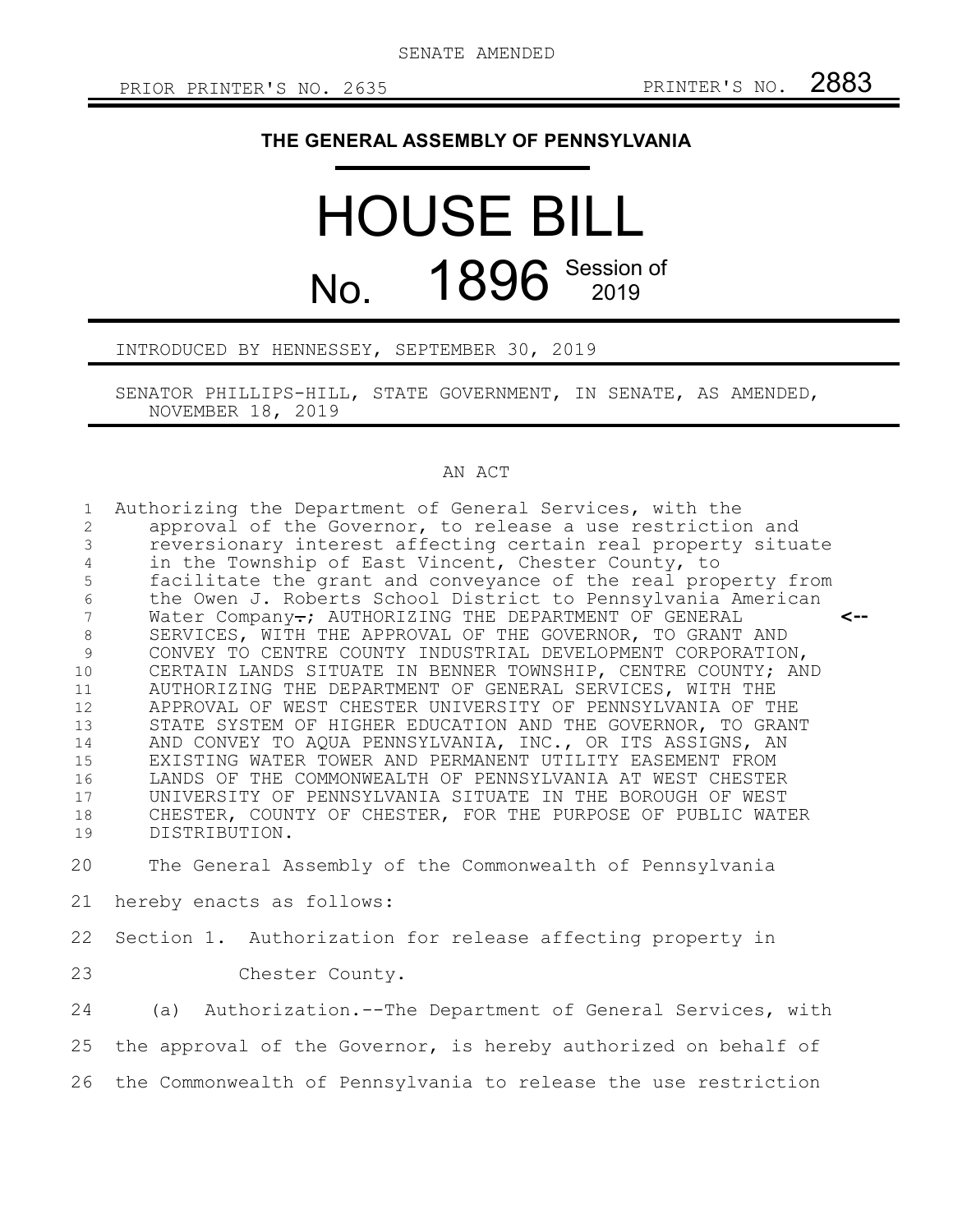and associated reversionary interest affecting certain real property previously conveyed to the Owen J. Roberts School District by the Commonwealth of Pennsylvania, through the Department of General Services, pursuant to the authority contained in section 1 of Act 41 of 1996, on such terms, conditions and for such consideration as is acceptable to the Secretary of General Services, so that the Owen J. Roberts School District can grant and convey to Pennsylvania American Water Company the subject real property for the construction of a water treatment facility for no less than fair market value as established by an independent appraisal. The use restriction and associated reversionary interest to be released is specifically set forth in section 1(e) of Act 41 of 1996. 1 2 3 4 5 6 7 8 9 10 11 12 13

(b) Property description.--The real property to be released from the use restriction and associated reversionary interest and conveyed by Owen J. Roberts School District to Pennsylvania American Water Company is situate in the Township of East Vincent, Chester County, bounded and described as follows: All that certain tract of land situate along the southerly side of Brown Drive and the westerly side of Pennhurst Road in the Township of East Vincent, County of Chester, Commonwealth of Pennsylvania, bounded and described as follows: 14 15 16 17 18 19 20 21 22

Beginning at a spike (set) marking the intersection of the titleline of Pennhurst Road (proposed right-of-way to be 50 feet wide) and the titleline in Brown Drive (proposed right-of-way to be 50 feet wide); thence from the place of beginning, along the titleline in Pennhurst Road, south 11 degrees 5 minutes 52 seconds east 1,018.78 feet to a spike (set) for a corner of remaining lands of the Commonwealth of Pennsylvania, thence along the same, crossing the proposed westerly right-of-way line 23 24 25 26 27 28 29 30

20190HB1896PN2883 - 2 -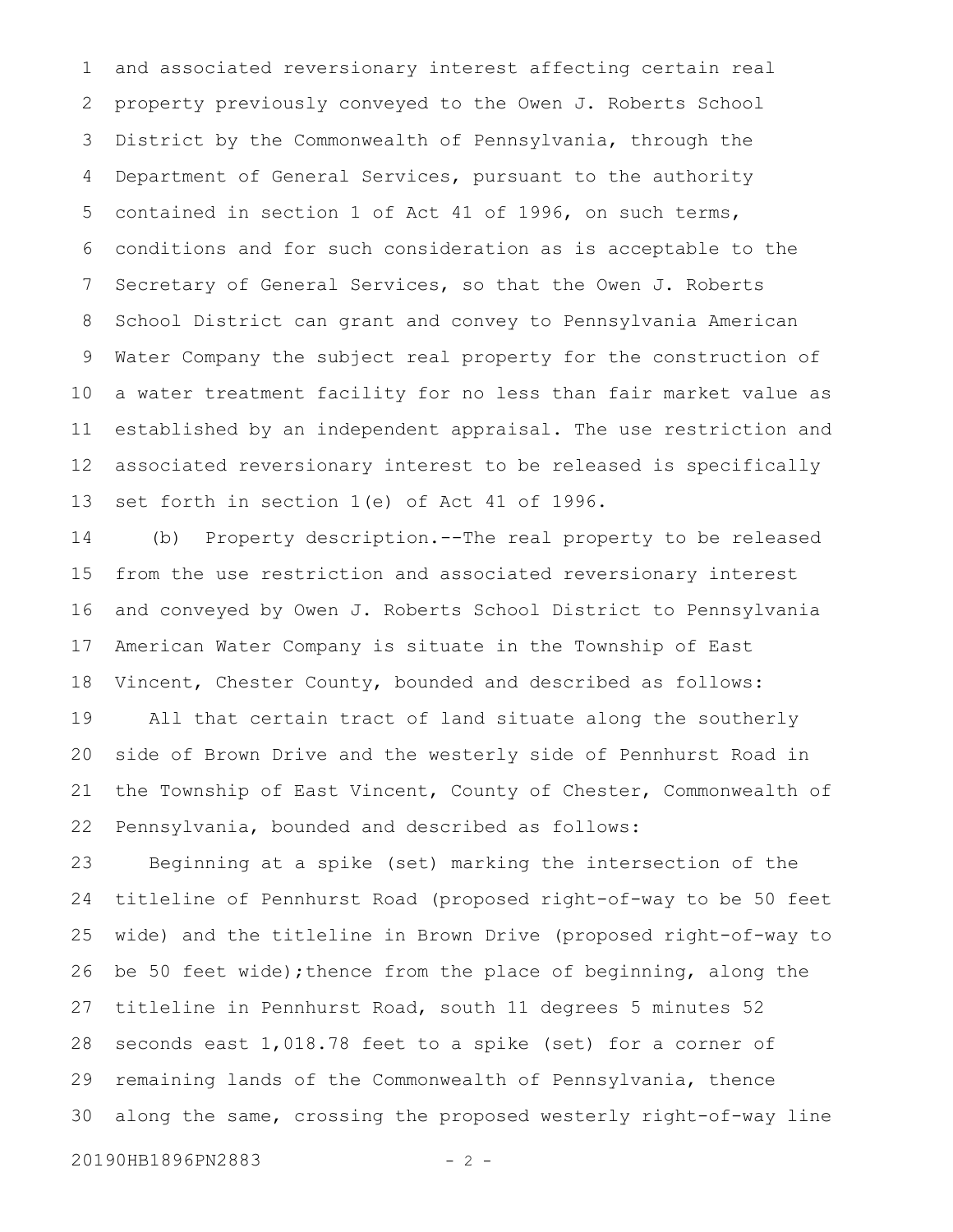of Pennhurst Road 25.05 feet distant and extending along the northerly side of a proposed 25 foot-wide access right-or-way, the six following courses and distances: (1) south 75 degrees 26 minutes 3 seconds west 50.89 feet to an iron pin (set), (2) south 80 degrees 49 minutes 35 seconds west 89.60 feet to an iron pin (set), (3) south 83 degrees 59 minutes 34 seconds west 425.56 feet to an iron pin (set), (4) south 80 degrees 35 minutes 53 seconds west 128.88 feet to an iron pin (set), (5) south 80 degrees 27 minutes west 106.10 feet to an iron pin (set), and (6) north 84 degrees 45 minutes west 370.14 feet to an iron pin (set) in line of lands of Spring Hollow Golf Course, Inc.; thence along the same, north 3 degrees 42 minutes 57 seconds east 456.84 feet to a concrete monument (found), a corner of lands of David A. Buchanan; thence along the same, north 4 degrees 10 minutes 57 seconds east 534.24 feet to a spike (found) in the aforementioned titleline in Brown Drive, having crossed an iron pin set at the southerly proposed rightof-way line of Brown Drive, 25.11 feet distant from the last mentioned spike; thence along the titleline in Brown Drive, north 88 degrees 56 minutes 46 seconds east 133.32 feet to a point of curve, and continuing along the titleline in Brown Drive, along a curve to the left, having a radius of 3,020 feet, through a central angle of 3 degrees 44 minutes 56 seconds and an arc distance of 197.60 feet (Chord; north 87 degrees 4 minutes 18 seconds east 197.57 feet to a spike (set) for a corner of still other remaining lands of the Commonwealth of Pennsylvania, which includes an existing dwelling and various outbuildings; thence along the same, the three following courses and distances; (1) recrossing the southerly proposed right-ofway line of Brown Drive, 25.04 feet distant, south 7 degrees 56 1 2 3 4 5 6 7 8 9 10 11 12 13 14 15 16 17 18 19 20 21 22 23 24 25 26 27 28 29 30

20190HB1896PN2883 - 3 -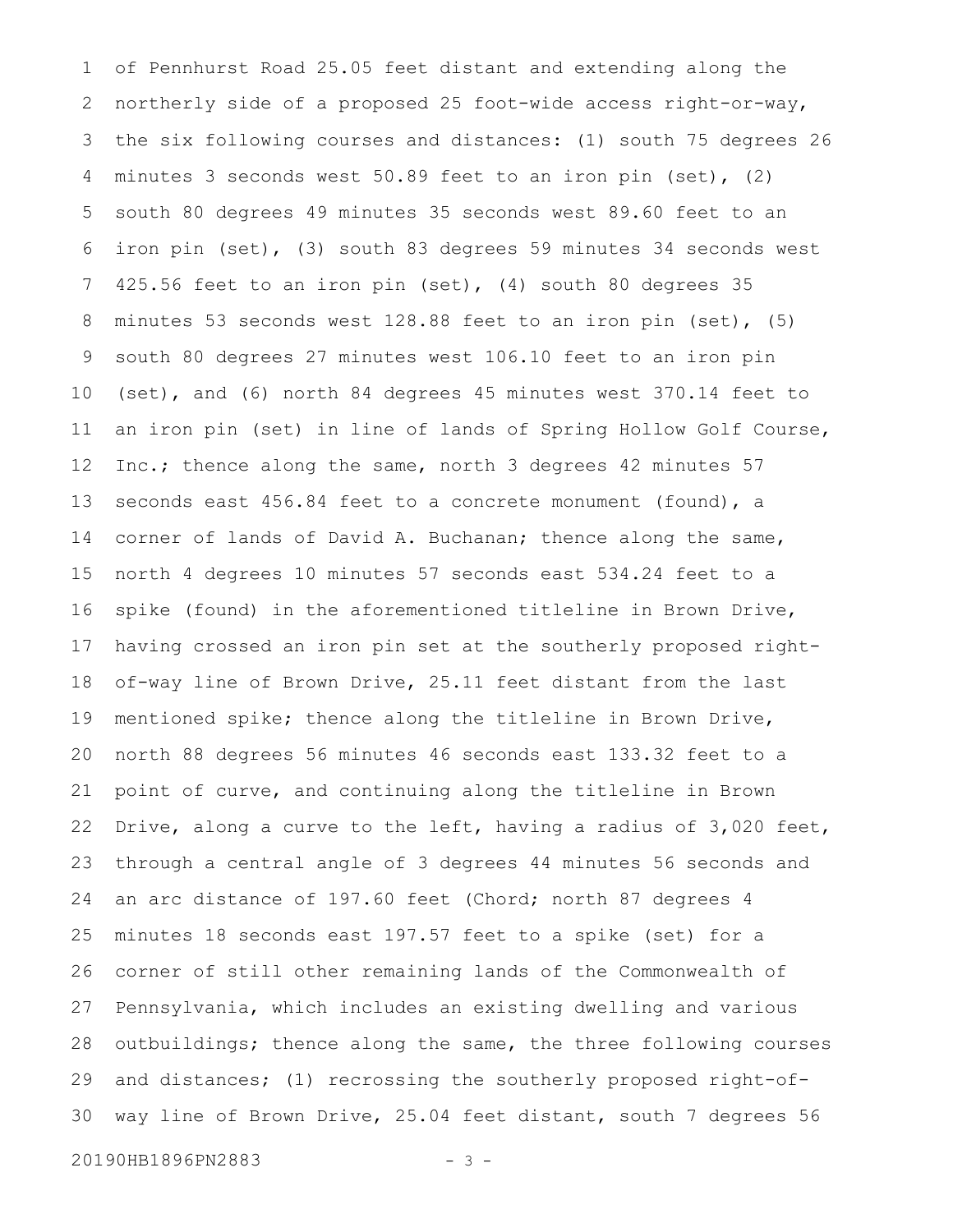minutes 55 seconds east 230.60 feet to an iron pin (set), (2) north 82 degrees 3 minutes 5 seconds east 326.70 feet to an iron pin (set), and (3) north 7 degrees 56 minutes 55 seconds west 225 feet to a spike (set), again in the titleline in Brown Drive, having crossed the proposed southerly right-of-way line 25 feet distant from the last mentioned spike; thence again along the titleline in Brown Drive, north 81 degrees 41 minutes 59 seconds east 244.23 feet to the place of beginning. 1 2 3 4 5 6 7 8

Containing 22.4623 acres gross or 21.5574 acres net of land. UNDER AND SUBJECT to all easements, servitudes and rights of others, including but not confined to streets, roadways, and rights of any telephone, telegraph, water, electric, sewer, gas or pipeline companies, as well as under and subject to any interest, estates, or tenancies vested in third persons, whether or not appearing of record, for any portion of the land or improvements erected thereon. 9 10 11 12 13 14 15 16

RIGHTS-OF-WAY - The property being conveyed shall include the following rights-of-way which were granted to the Owen J. Roberts School District: 17 18 19

(1) Pennhurst Road as described below: 20

All that certain right-of-way referred to as Pennhurst Road situate in the Township of East Vincent, County of Chester, Commonwealth of Pennsylvania, bounded and described according to a survey and subdivision plan by Conver and Smith Engineering, Inc., Royersford, Pennsylvania, dated June 30, 1995, last revised March 4, 1996, Plan No. D-95-032, Sheet 2 of 2. Beginning at the intersection of the titleline in the hereindescribed Pennhurst Road (50 feet wide) and the southerly right-of-way line of Brown Drive (50 feet wide), the said corner being also south 11 degrees 5 minutes 52 seconds east 25.03 feet 21 22 23 24 25 26 27 28 29 30

20190HB1896PN2883 - 4 -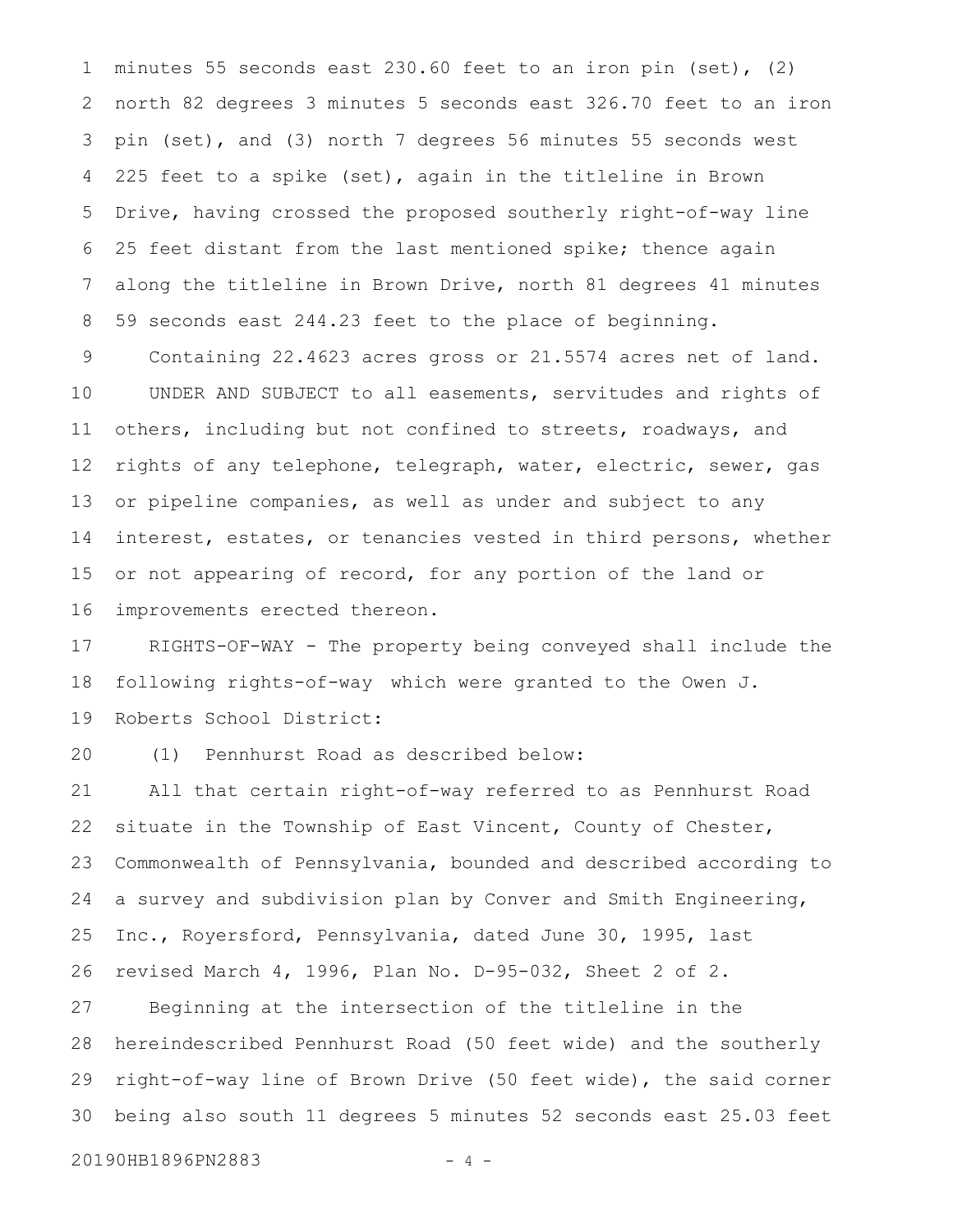from the intersection of the titleline in Pennhurst Road and the titleline in Brown Drive; thence from the place of beginning, along the southerly right-of-way line of Brown Drive, north 81 degrees 41 minutes 59 seconds east 46.03 feet to a corner; thence along the easterly right-of-way line of Pennhurst Road, the five (5) following courses and distances; (1) along a curve to the southeast, having a radius of 20-feet, through a central angle of 92 degrees 47 minutes 51 seconds and an arc distance of 32.39 feet (Chord: south 35 degrees 18 minutes 3 seconds west 28.97 feet) to a point of tangent, (2) crossing the westerly terminus of Dunlap Road, near the end of this course, south 11 degrees 5 minutes 52 seconds east 1,021.35 feet to a corner, (3) south 11 degrees 53 minutes 58 seconds east 698.13 feet to a point of curve, (4) along a curve to the right, having a radius of 1350 feet, through a central angle of 9 degrees 3 minutes 25 seconds and an arc distance of 213.40 feet (Chord: south 7 degrees 22 minutes 16 seconds east 213.18 feet) to a point of tangent, and (5) south 2 degrees 50 minutes 33 seconds east 36.02 feet, more or less, to a corner; thence crossing the northerly terminus of the public portion of Pennhurst Road (T-483-33 feet wide), south 86 degrees 52 minutes 4 seconds west 50 feet to a corner on the westerly right-of-way of the hereindescribed Pennhurst Road; thence along the same , the five (5) following courses and distances: (1) north 2 degrees 50 minutes 33 seconds west 36.27 feet, more or less, to a point of curve, (2) along a curve to the left, having a radius of 1300 feet, through a central angle of 9 degrees 3 minutes 25 seconds and an arc distance of 205.50 feet (Chord: north 7 degrees 22 minutes 16 seconds west 205.28 feet) to a point of tangent, (3) north 11 degrees 53 minutes 58 seconds west 698.48 feet to a 1 2 3 4 5 6 7 8 9 10 11 12 13 14 15 16 17 18 19 20 21 22 23 24 25 26 27 28 29 30

20190HB1896PN2883 - 5 -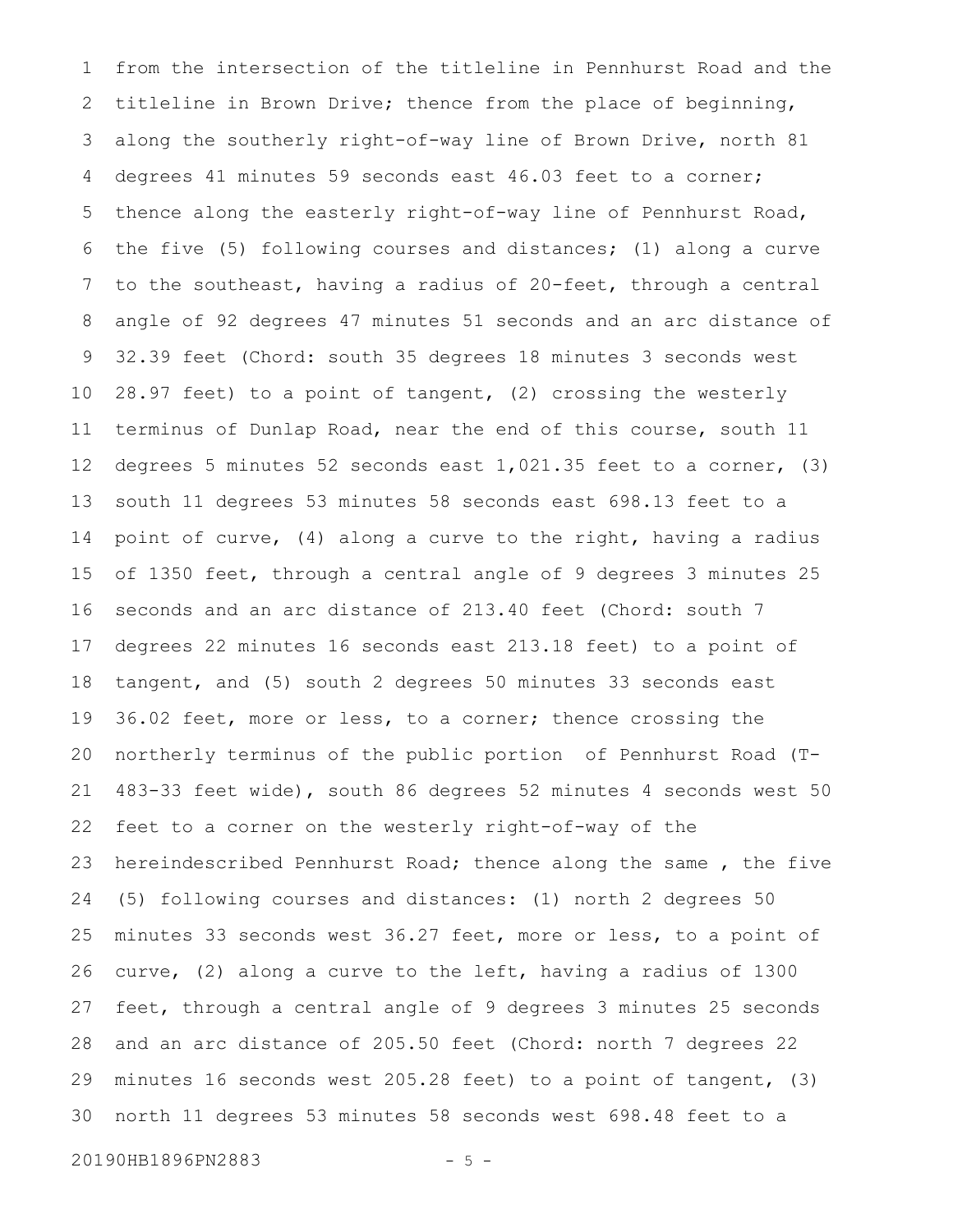corner, (4) crossing the easterly terminus of a certain 25-foot wide access right-of-way, north 11 degrees 5 minutes 52 seconds west 1026.10 feet to a point of curve, and (5) along a curve to the left, having a radius of 20 feet, through a central angel of 87 degrees 12 minutes 9 seconds and an arc distance of 30.44 feet (Chord: north 54 degrees 41 minutes 56 seconds west 27.59 feet) to a point of tangent on the aforementioned southerly right-of-way line of Brown Drive; thence along the same, north 81 degrees 41 minutes 59 seconds east 44.08 feet to the place of beginning. 1 2 3 4 5 6 7 8 9 10

(2) Brown Drive as described below: 11

All that certain right-of-way referred to as Brown Drive situate in the Township of East Vincent, County of Chester, Commonwealth of Pennsylvania, bounded and described according to a survey and subdivision plan by Conver and Smith Engineering, Inc., Royersford, Pennsylvania, dated June 30, 1995, last revised March 4, 1996, Plan No. D-95-032, sheet 2 of 2. Beginning at the intersection of the southerly right-of-way line of the herein-described Brown Drive (50 feet wide) and the titleline in Pennhurst Road; (50 feet wide); the said corner being also south 11 degrees 5 minutes 52 seconds east 25.03 feet from the intersection of the titleline in Brown Drive and the titleline in Pennhurst Road; thence from the place of beginning, along the southerly right-of-way line of Brown Drive, the four (4) following courses and distances: (1) south 81 degrees 41 minutes 59 seconds west 245.61 feet to a corner, (2) south 82 degrees 24 minutes 11 seconds west 179.67 feet to a point of curve, (3) along a curve to the right, having a radius of 3045 feet, through an central angle of 6 degrees 32 minutes 35 seconds and an arc distance of 347.73 feet (Chord: south 85 12 13 14 15 16 17 18 19 20 21 22 23 24 25 26 27 28 29 30

20190HB1896PN2883 - 6 -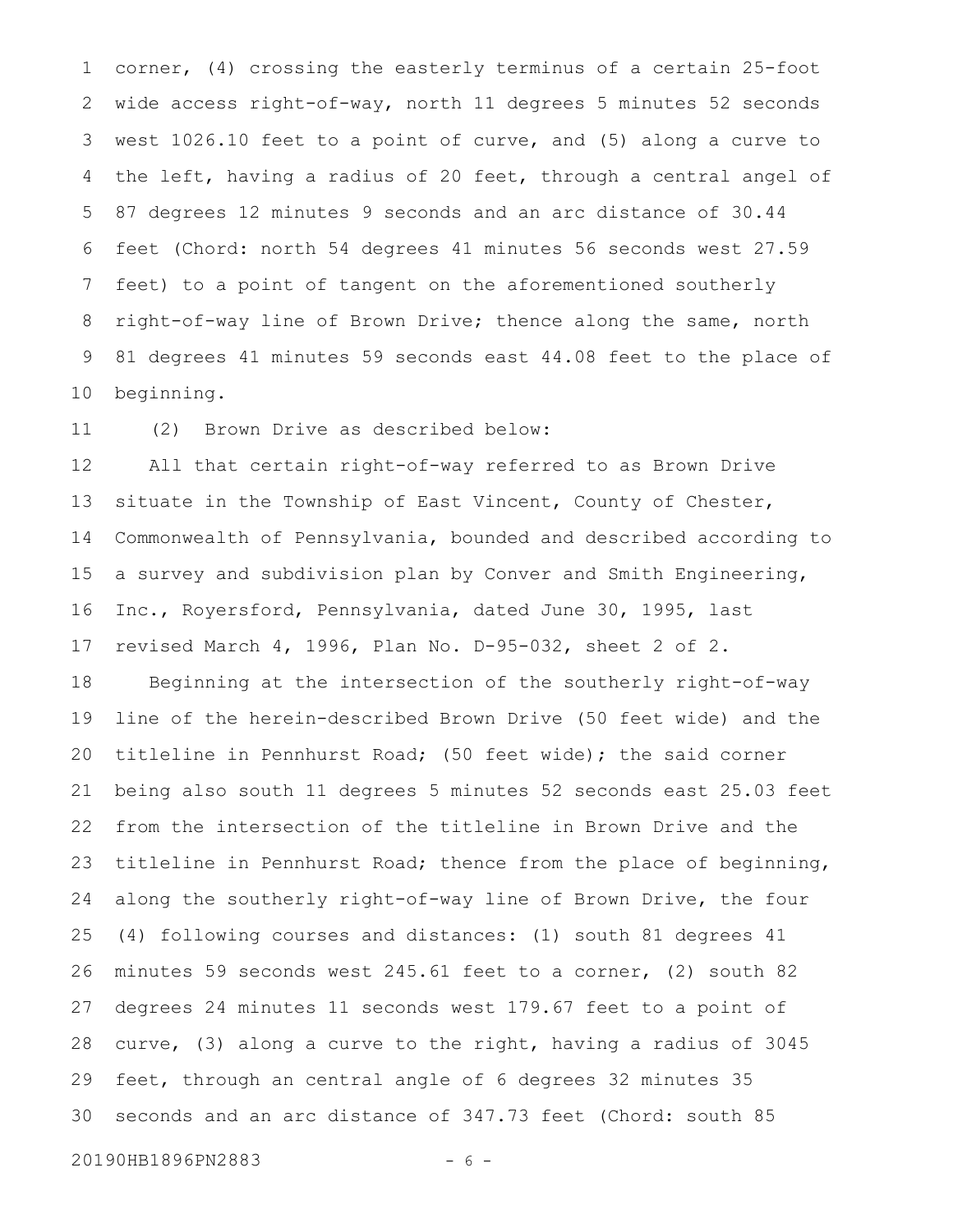degrees 40 minutes 28 seconds west 347.54 feet) to a point of tangent, and (4) south 88 degrees 56 minutes 46 seconds west 135.61 feet to a corner in line of lands of David A. Buchanan which are located southerly of Brown Drive; thence along the same and also along lands of Citizens Utilities Home Water Company which are located northerly of Brown Drive, also crossing the eastern terminus of that portion of Brown Drive which is currently public right-of-way, north 4 degrees 10 minutes 57 seconds east 50.22 feet to a corner on the northerly side of the herein-described right-of-way of Brown Drive; thence along the same, the four (4) following courses and distances: (1) north 88 degrees 56 minutes 46 seconds east 131.03 feet to a point of curve, (2) along a curve to the left, having a radius of 2995 feet, through a central angle of 6 degrees 32 minutes 35 seconds, and an arc distance of 342.02 feet (Chord: north 85 degrees 40 minutes 28 seconds east 341.84 feet) to a point of tangent, (3) north 82 degrees 24 minutes 11 seconds east 179.36 feet to a corner, and (4) partly crossing the terminus of Commonwealth Drive (a private road), North 81 degrees 41 minutes 59 seconds east 291.33 feet to a corner; thence crossing the bed of the herein-described Brown Drive; south 8 degrees 18 minutes 1 second east 50 feet to a corner on the aforementioned southerly right-of-way line of Brown Drive; thence along the same, south 81 degrees 41 minutes 59 seconds west 46.03 feet to the place of beginning. 1 2 3 4 5 6 7 8 9 10 11 12 13 14 15 16 17 18 19 20 21 22 23 24 25

(c) Description of restriction and reversionary interest to be released.--The use restriction and associated reversionary interest to be released is set forth in section 1(e) of Act 41 of 1996 and states as follows: 26 27 28 29

UNDER AND SUBJECT to a restriction that the property be used 20190HB1896PN2883 - 7 -30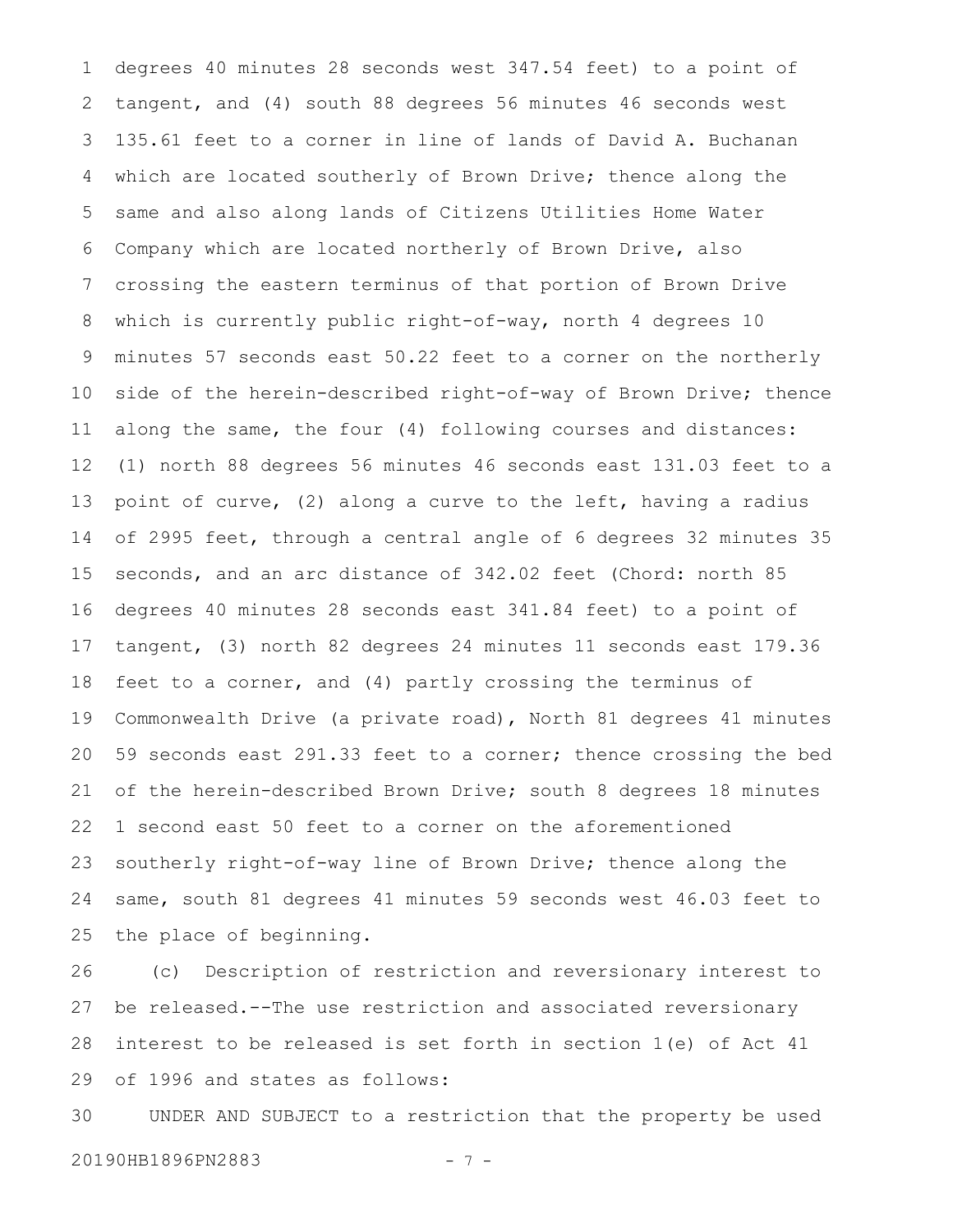for educational purposes only. If the Grantee or successor in function uses the property for non-educational purposes, leases the land for non-educational or nonagricultural purposes, or attempts to sell the property within 25 years from the date the property is deeded to the Grantee, the property shall immediately revert to and revest in the Commonwealth of Pennsylvania. This restriction shall cease 25 years after the date the property is deeded to the Grantee. 1 2 3 4 5 6 7 8

(d) Legal instruments.--Any legal instruments necessary to release the use restriction and reversionary interest shall be executed by the Secretary of General Services in the name of the Commonwealth of Pennsylvania. 9 10 11 12

(e) Costs and fees.--Any costs and fees incidental to the release hereby authorized shall be borne by the grantee. 13 14

(f) Proceeds.--Any proceeds received by the Department of General Services for the release hereby authorized shall be deposited into the General Fund. 15 16 17

SECTION 2. CONVEYANCE IN BENNER TOWNSHIP, CENTRE COUNTY. (A) AUTHORIZATION.--THE DEPARTMENT OF GENERAL SERVICES, WITH THE APPROVAL OF THE GOVERNOR, IS AUTHORIZED ON BEHALF OF THE COMMONWEALTH OF PENNSYLVANIA TO GRANT AND CONVEY TO THE CENTRE COUNTY INDUSTRIAL DEVELOPMENT CORPORATION APPROXIMATELY 14.67 ACRES OF LAND AS DESCRIBED IN SUBSECTION (B) FOR \$1,500,000.00. (B) PROPERTY DESCRIPTION.--THE PROPERTY TO BE CONVEYED UNDER SUBSECTION (A) CONSISTS OF APPROXIMATELY 14.67 ACRES OF LAND MORE PARTICULARLY DESCRIBED AS FOLLOWS: **<--** 18 19 20 21 22 23 24 25 26

ALL THAT CERTAIN PARCEL OF LAND SITUATE IN BENNER TOWNSHIP, CENTRE COUNTY PENNSYLVANIA SHOWN AS LOT 3 ON A PLAN PREPARED BY SWEETLAND ENGINEERING AND ASSOCIATES, INC. ENTITLED "4 LOT SUBDIVISION OF LANDS OF THE COMMONWEALTH OF PENNSYLVANIA FOR THE 27 28 29 30

20190HB1896PN2883 - 8 -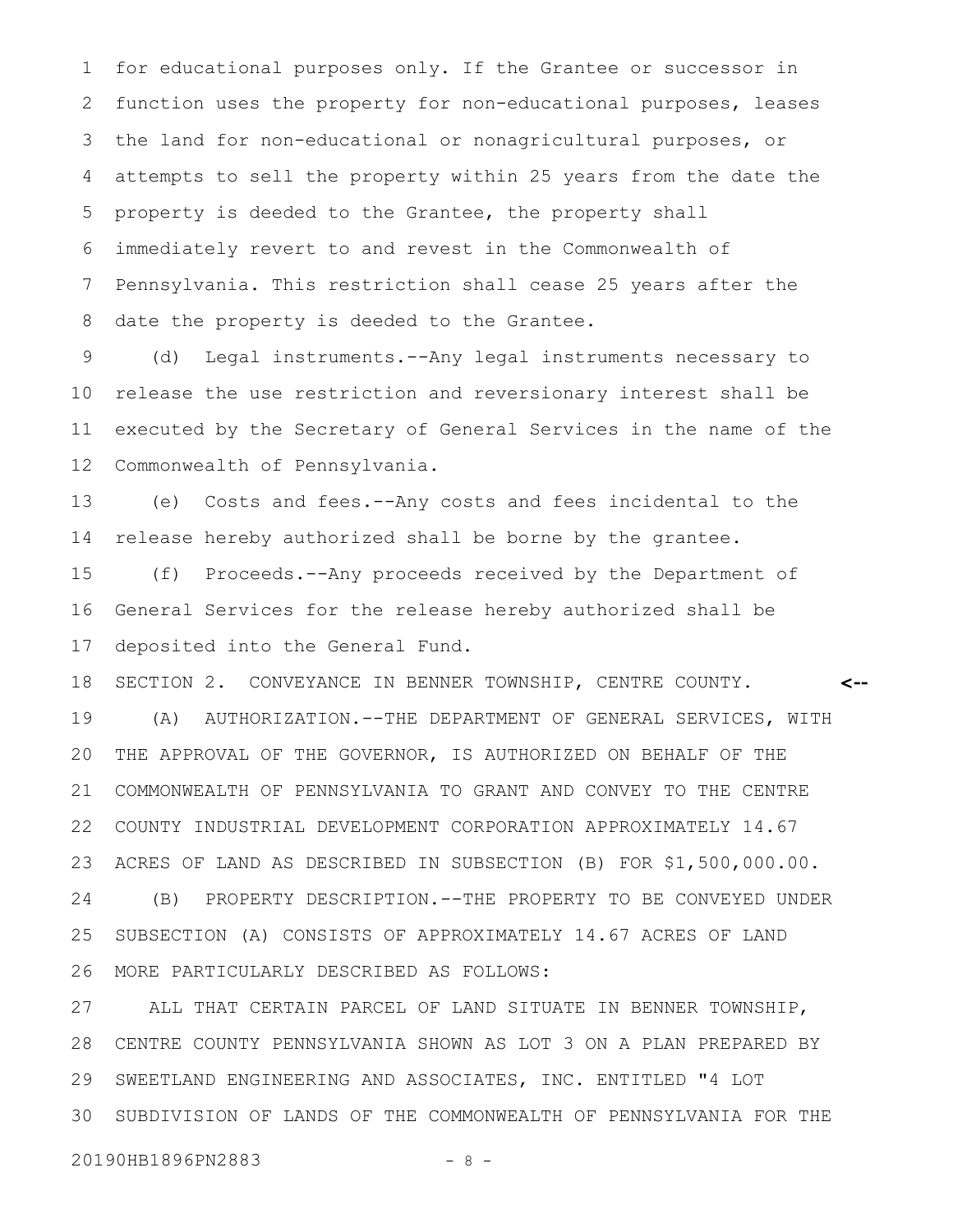CENTRE COUNTY CORRECTIONAL FACILITY", DRAWING NUMBER E-2065 DATED JUNE 7, 2001, REVISED FEBRUARY 12, 2002, BEING PART OF LANDS NOW OR FORMERLY OF THE COMMONWEALTH OF PENNSYLVANIA (SCI-ROCKVIEW), RECORD BOOK 533, PAGE 121, PLAT BOOK 68 PAGES 126- 127, DESCRIBED AS FOLLOWS: 1 2 3 4 5

BEGINNING AT A ¾ INCH RE-BAR, IN THE NORTHEAST CORNER OF LOT 3; THENCE ALONG THE WESTERN SIDE OF A VARIABLE WIDTH RIGHT-OF-WAY OF THE BENNER PIKE (SR 0150) THE FOLLOWING (3) COURSES; (1) SOUTH 15 DEGREES 07 MINUTES 54 SECONDS EAST, 400.76 FEET, TO A ¾ INCH RE-BAR, A POINT OF CURVATURE, THENCE; (2) TANGENT TO THE PREVIOUS COURSE, BY THE ARC OF A CURVE TO THE RIGHT, HAVING A RADIUS OF 6,815.55 FEET, A CENTRAL ANGLE OF 7 DEGREES 19 MINUTES 34 SECONDS, A CHORD BEARING AND DISTANCE OF SOUTH 11 DEGREES 28 MINUTES 07 SECONDS EAST, 870.88 FEET, AND AN ARCH LENGTH OF 871.47 FEET, TO A 34 INCH RE-BAR, THENCE; (3) NOT TANGENT TO THE PREVIOUS COURSE, SOUTH 32 DEGREES 39 MINUTES 16 SECONDS WEST, 78.44 FEET, TO A ¾ INCH RE-BAR; THENCE ALONG THE NORTHERN SIDE OF THE 33 FOOT RIGHT-OF-WAY OF PARADISE ROAD (SR 3004) THE FOLLOWING (3) COURSES; (1) NORTH 73 DEGREES 17 MINUTES 38 SECONDS WEST, 296.22 FEET, TO A ¾ INCH RE-BAR, A POINT OF CURVATURE, THENCE; (2) TANGENT TO THE PREVIOUS COURSE, BY THE ARC OF A CURVE RIGHT, HAVING A RADIUS OF 583.50 FEET, A CENTRAL ANGLE OF 53 DEGREES 49 MINUTES, 24 SECONDS, A CHORD BEARING AND DISTANCE OF NORTH 46 DEGREES 22 MINUTES 56 SECONDS WEST, 528.20 FEET, AND AN ARC LENGTH OF 548.14 FEET, TO A 34 INCH RE-BAR, A POINT OF TANGENCY, THENCE; (3) NORTH 19 DEGREES 28 MINUTES 14 SECONDS WEST, 343.99 FEET, TO A ¾ INCH RE-BAR; THENCE ALONG THE SOUTHERN SIDE OF LANDS NOW OR FORMERLY ROBERT E. COMPOLONGO, RECORD BOOK 1050, PAGE 994, AND ALSO ALONG THE SOUTHERN BOUNDARY OF A 20 FOOT WIDE PERMANENT SANITARY SEWER RIGHT-OF-WAY, RECORD 306 7 8 9 10 11 12 13 14 15 16 17 18 19 20 21 22 23 24 25 26 27 28 29

20190HB1896PN2883 - 9 -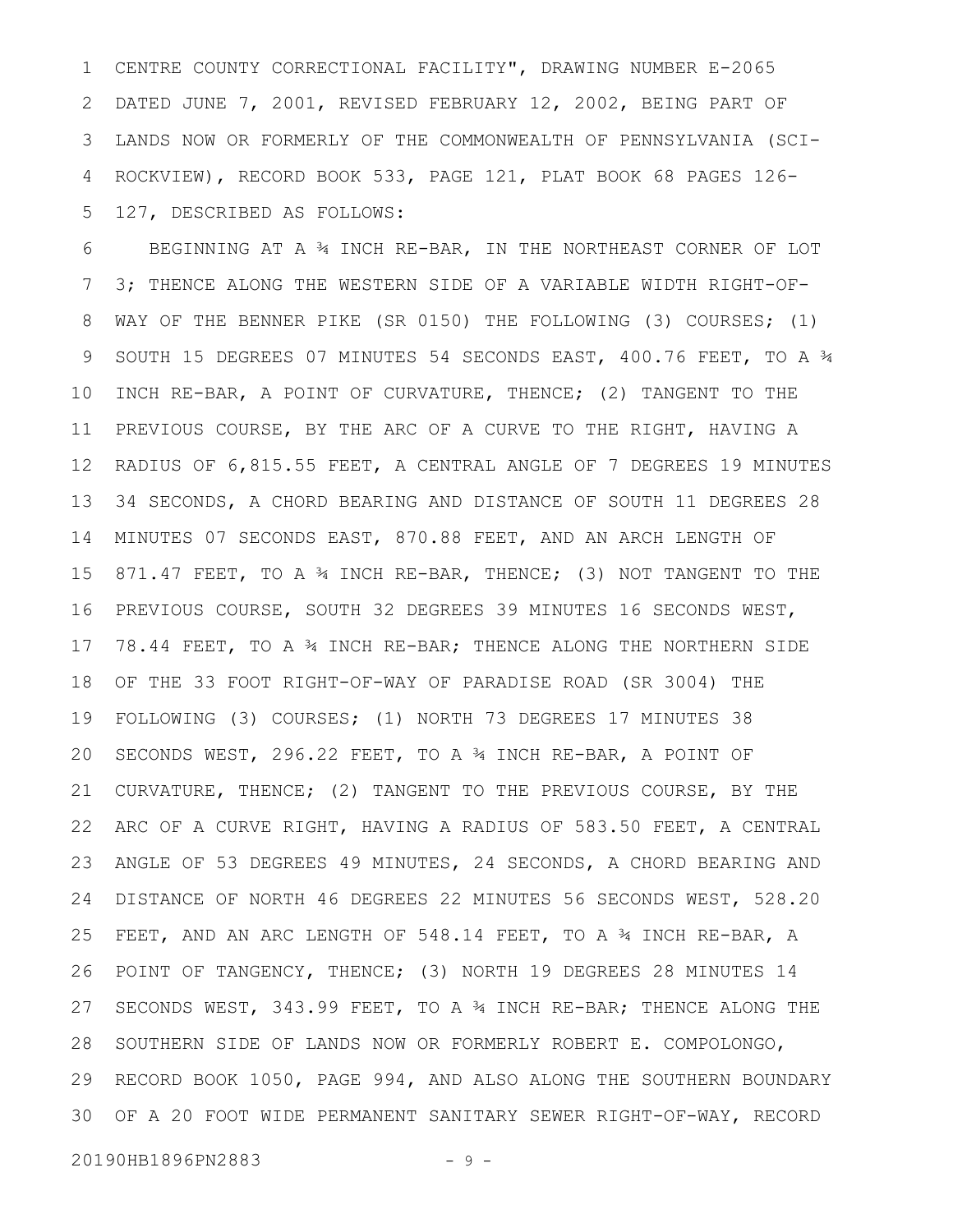BOOK 1240 PAGE 529, NORTH 34 DEGREES 09 MINUTES 55 SECONDS EAST, 2 334.57 FEET TO AN EXISTING IRON PIPE FOUND; THENCE ALONG THE SOUTHERN SIDE OF LANDS NOW OR FORMERLY SPRING-BENNER-WALKER 3 JOINT AUTHORITY, DEED BOOK 427, PAGE 540, AND ALSO ALONG THE SOUTHERN SIDE OF LANDS NOW OR FORMERLY HARRY K. SICKLER, RECORD BOOK 947 PAGE 879, NORTH 54 DEGREES 25 MINUTES 12 SECONDS EAST, 439.49 FEET TO A ¾ INCH RE-BAR, THE POINT OF BEGINNING. 1 4 5 6 7

CONTAINING: 14.67-ACRES OF LAND MORE OR LESS AND BEING KNOWN AS CENTRE COUNTY TAX PARCEL NUMBER 12-3/214. 8 9

BEING THE SAME PARCEL OF LAND CENTRE COUNTY CONVEYED TO THE COMMONWEALTH OF PENNSYLVANIA BY ITS DEED DATED MAY 6, 2008 AND 12 RECORDED AT THE OFFICE OF THE CENTRE COUNTY RECORDER OF DEEDS AT 13 BOOK R 02016 - 0590. 10 11

UNDER AND SUBJECT TO A REQUIRED DRAINAGE EASEMENT PER SR 6026 15 SECTION C03 PLANS, AT THE SOUTH EAST CORNER OF THE PROPERTY, AS SHOWN ON THE ABOVE-MENTIONED PLAN. 14 16

UNDER AND SUBJECT TO AN 8.5-FOOT-WIDE RESERVED RIGHT-OF-WAY 17 FOR FUTURE DEDICATION, ALONG PARADISE ROAD AND PARALLEL WITH THE BOUNDARY OF LOT 3, AS SHOWN ON THE ABOVE-MENTIONED PLAN. UNDER AND SUBJECT TO ALL EXISTING EASEMENTS, CONDITIONS, RESTRICTIONS, AND COVENANTS OF RECORD, INCLUDING WITHOUT LIMITATION THOSE CONTAINED IN THE PRIOR DEED OF RECORD AS SET FORTH ABOVE. 23 18 19 20 21 22

(C) EXISTING ENCUMBRANCES.--THE CONVEYANCE SHALL BE MADE UNDER AND SUBJECT TO ALL LAWFUL AND ENFORCEABLE EASEMENTS, SERVITUDES AND RIGHTS OF OTHERS, INCLUDING, BUT NOT CONFINED TO, STREETS, ROADWAYS AND RIGHTS OF ANY TELEPHONE, TELEGRAPH, WATER, ELECTRIC, GAS OR PIPELINE COMPANIES, AS WELL AS UNDER AND 28 29 SUBJECT TO ANY LAWFUL AND ENFORCEABLE ESTATES OR TENANCIES VESTED IN THIRD PERSONS APPEARING OF RECORD, FOR ANY PORTION OF 3024 25 26 27

20190HB1896PN2883 - 10 -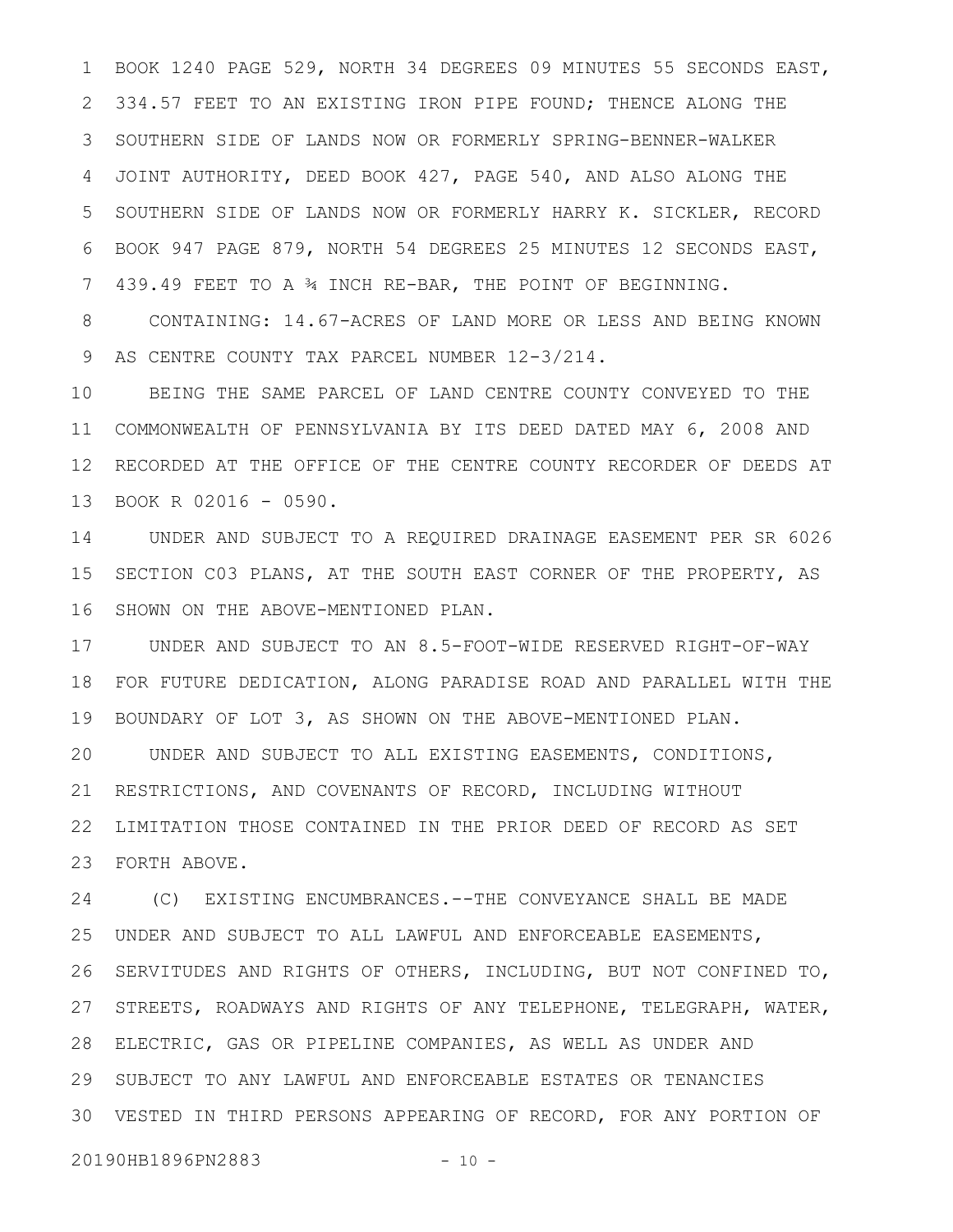THE LAND OR IMPROVEMENTS ERECTED THEREON. 1

(D) DEED OF CONVEYANCE.--THE CONVEYANCE SHALL BE BY SPECIAL WARRANTY DEED THAT SHALL BE EXECUTED BY THE SECRETARY OF GENERAL SERVICES IN THE NAME OF THE COMMONWEALTH OF PENNSYLVANIA. 2 3 4

(E) COSTS AND FEES.--COSTS AND FEES INCIDENTAL TO THIS CONVEYANCE SHALL BE BORNE BY THE GRANTEE. 5 6

(F) ALTERNATE DISPOSITION.--IN THE EVENT THAT THE PARTIES HAVE NOT ENTERED INTO AN AGREEMENT OF SALE WITHIN 24 MONTHS AFTER THE EFFECTIVE DATE OF THIS SUBSECTION, THE AUTHORIZATION CONTAINED HEREIN SHALL EXPIRE. 10 7 8 9

11 SECTION 3. CONVEYANCE IN THE BOROUGH OF WEST CHESTER, COUNTY OF CHESTER. 12

(A) AUTHORIZATION.--THE DEPARTMENT OF GENERAL SERVICES, WITH 14 THE APPROVAL OF THE WEST CHESTER UNIVERSITY OF PENNSYLVANIA OF THE STATE SYSTEM OF HIGHER EDUCATION AND THE GOVERNOR, IS HEREBY AUTHORIZED ON BEHALF OF THE COMMONWEALTH OF PENNSYLVANIA TO 16 GRANT AND CONVEY TO AQUA PENNSYLVANIA, INC., OR ITS ASSIGNS, A 17 POTABLE WATER TOWER AND ALL APPURTENANCES THERETO, TOGETHER WITH 18 19 A PERMANENT UTILITY EASEMENT FROM LANDS OF THE COMMONWEALTH OF PENNSYLVANIA AT WEST CHESTER UNIVERSITY OF PENNSYLVANIA SITUATE 20 21 IN THE BOROUGH OF WEST CHESTER, COUNTY OF CHESTER FOR THE PURPOSE OF PUBLIC WATER DISTRIBUTION FOR \$1.00 AND UNDER TERMS 22 AND CONDITIONS TO BE ESTABLISHED IN AN EASEMENT AGREEMENT. (B) PROPERTY DESCRIPTION.--THE PERMANENT UTILITY EASEMENT TO BE CONVEYED UNDER SUBSECTION (A) TOTAL APPROXIMATELY 4,484 SQUARE FEET OF LAND AND BOUNDED AND MORE PARTICULARLY DESCRIBED 13 15 23 24 25 26

AS FOLLOWS: 27

ALL THAT CERTAIN WATER TANK EASEMENT SITUATE IN THE BOROUGH 28 29 OF WEST CHESTER, COUNTY OF CHESTER, COMMONWEALTH OF PENNSYLVANIA, AS SHOWN ON THE PLAN ENTITLED "PERMANENT EASEMENT, 30

20190HB1896PN2883 - 11 -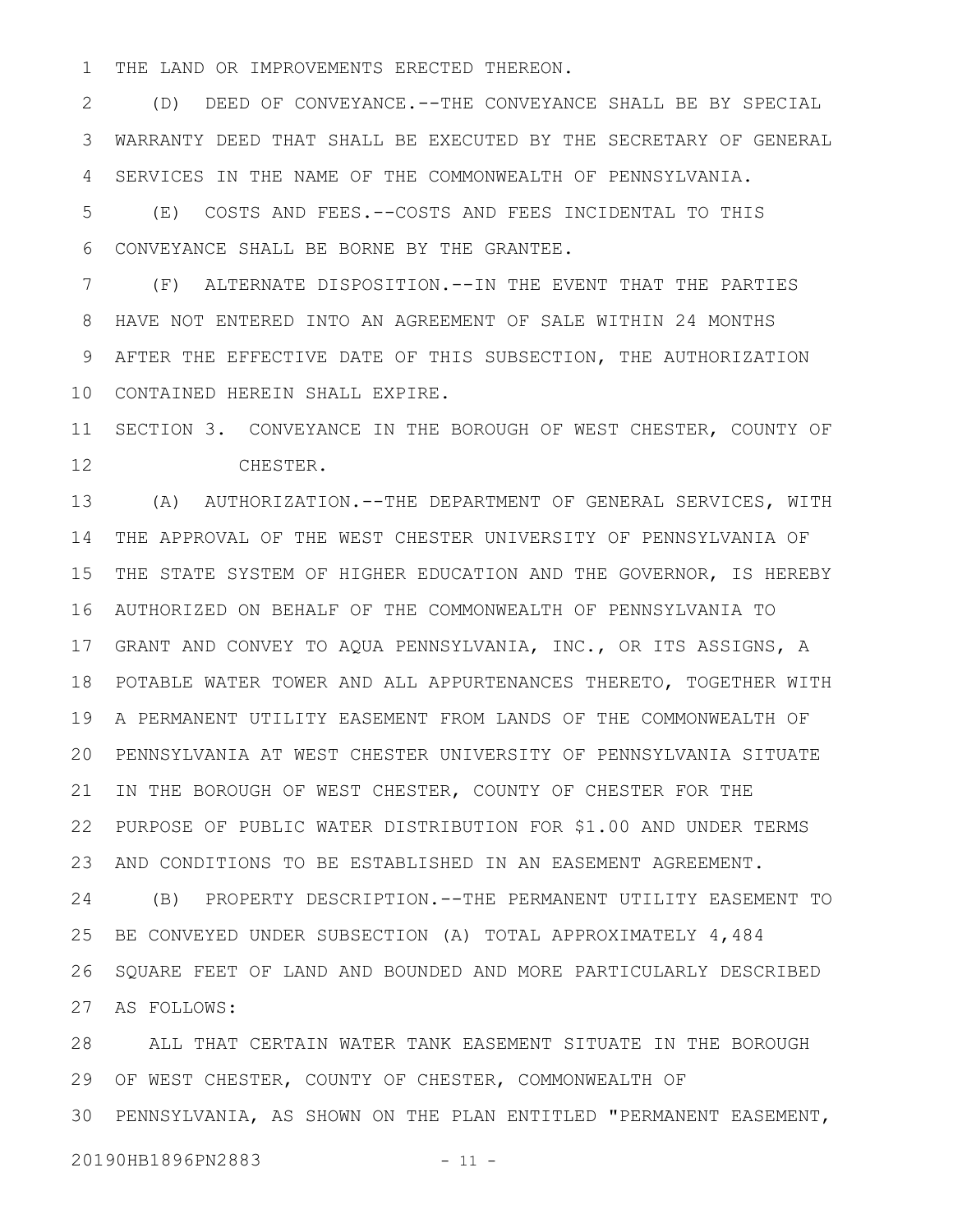WEST CHESTER UNIVERSITY POTABLE WATER TANK" PREPARED FOR AQUA PENNSYLVANIA, INC., DATED JUNE 15, 2015, BY HOWELL KLINE SURVEYING, LLC., WESTER CHESTER, PA, BEING MORE PARTICULARLY DESCRIBED AS FOLLOWS: 1 2 3 4

BEING A CIRCULAR EASEMENT, HAVING A DIAMETER OF 75.6 FEET, CENTERED ON THE EXISTING WATER TANK, AND EXTENDING RADIALLY IN ALL DIRECTIONS A DISTANCE OF 37.8 FEET, (10 FEET FROM THE DRIP LINE OF THE EXISTING TANK), AS SHOWN ON SAID PLAN, THE RADIUS POINT OF SAID CIRCULAR EASEMENT BEING LOCATED THE FOLLOWING FIVE (5) COURSES AND DISTANCES FROM A REMOTE POINT OF BEGINNING, A POINT AT THE INTERSECTION OF THE SOUTHWESTERLY RIGHT-OF-WAY LINE OF SOUTH CHURCH STREET (50' WIDE RIGHT-OF-WAY) AND THE SOUTHEASTERLY RIGHT-OF-WAY OF SHARPLESS STREET (50' WIDE RIGHT-OF-WAY): 1) ALONG SAID SOUTHEASTERLY RIGHT-OF-WAY LINE OF SHARPLESS STREET, SOUTH 58 05' 18" WEST, 1051.36 FEET, TO A POINT ON THE NORTHEASTERLY RIGHT-OF-WAY LINE OF NEW STREET (60' WIDE RIGHT-OF-WAY); 2) ALONG SAID RIGHT-OF-WAY LINE OF NEW STREET, SOUTH 29 40' 17" EAST, 306.41 FEET, TO A POINT, A CORNER OF A PROPOSED 20' WIDE ACCESS EASEMENT; 3) LEAVING SAID RIGHT-OF-WAY AND CONTINUING ALONG SAID EASEMENT THE NEXT TWO COURSES AND DISTANCES, NORTH 57 01' 40" EAST, 151.76 FEET, TO A POINT; 4) SOUTH 62 06' 19" WEST, 300.83 FEET, TO A POINT; AND 5) NORTH 68 53' 40" EAST, 219.94 FEET, TO THE CENTER OF THE EXISTING WATER TANK, AND THE RADIUS POINT FOR THE AFORESAID EASEMENT. CONTAINING 4,484 SQUARE FEET OF LAND, BE THE SAME MORE OR LESS. 5 6 7 8 9 10 11 12 13 14 15 16 17 18 19 20 21 22 23 24 25 26

ALONG WITH AN APPROPRIATE MEANS OF INGRESS AND EGRESS THERETO THROUGH THE LANDS OF THE COMMONWEALTH OF PENNSYLVANIA AT WEST CHESTER UNIVERSITY OF PENNSYLVANIA. 27 28 29

(C) EXECUTION.--THE BILL OF SALE, EASEMENT AGREEMENT AND ANY 20190HB1896PN2883 - 12 -30